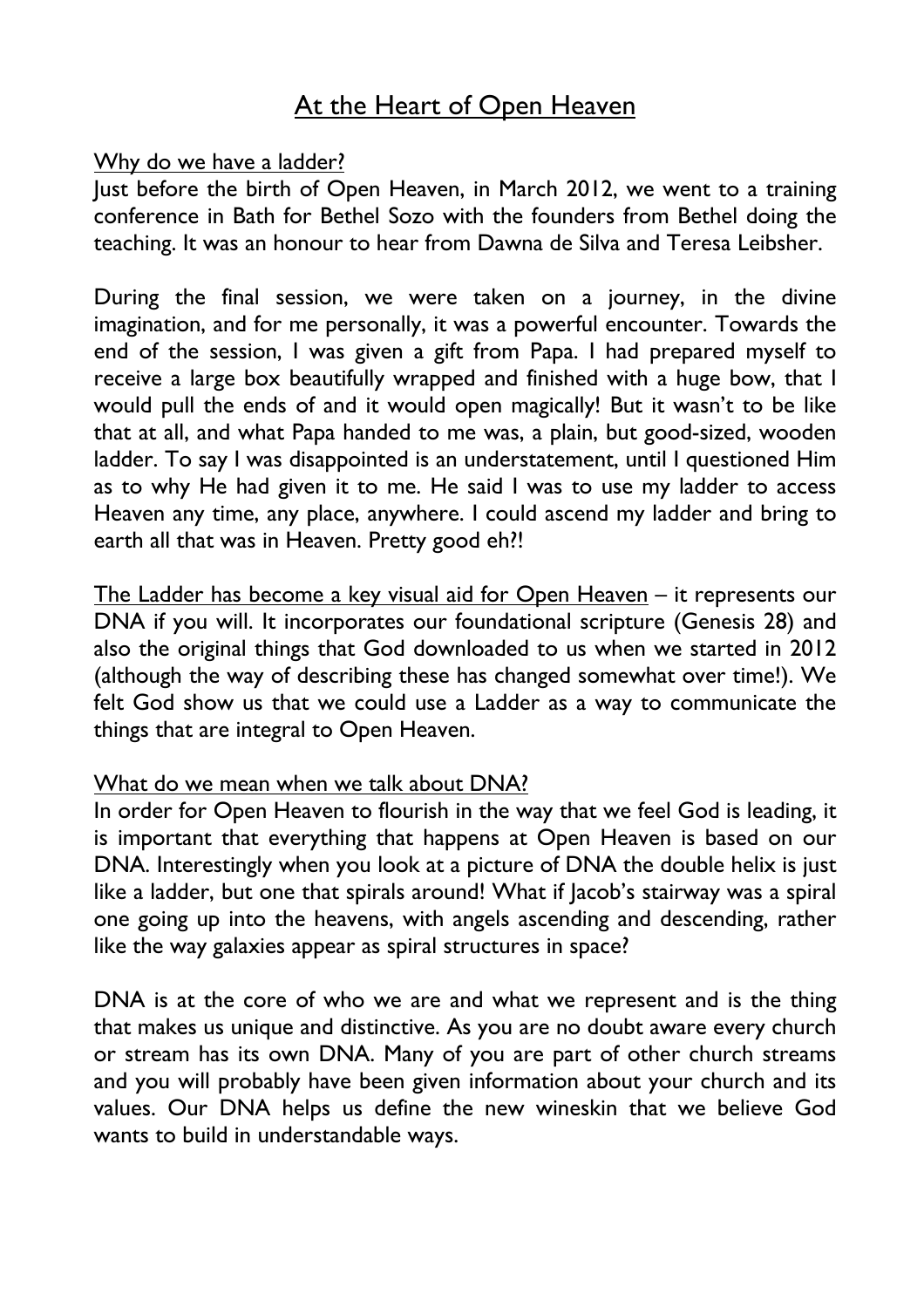# For us, at Open Heaven, some things are simply not negotiable

We have found that there are other things not so easily identified (and often things that we each carry without even knowing it) that will cause us to feel that we "connect" with some people or churches more than others. It's much more than simply the style of service or meeting. It really pulls on our heart revealing things we are passionate about. Here are our core beliefs that we feel fit into this category:

- God is good! Not relatively but absolutely: it's who He is. Therefore anything not good does not come from Him! He is incapable of doing or giving bad stuff!
- Embrace the mystery if you don't understand something that does or does not happen. Don't change your theology to match your experience!
- Great big God, teeny-weeny devil. We choose to always focus on what the Trinity is doing and intentionally partner with that. We deal with the other when it comes up but we don't look for it or spend time talking about it and we aim to deal with it swiftly if and when it emerges.
- Value His Presence above all and always ask for more.
- Give Him time, absolute freedom and liberty to do what He wants. If your agenda goes so be it. It's all about Him not you!
- Be utterly abandoned in worship. Expect encounter and to be changed. Always! Focus on Him.
- Let Jesus build His Church: He's rather good at it! You go after Kingdom.
- Honour and love everyone. Always look for the gold.
- Always seek to edify and encourage. When you can, allow people to practice and release their gift.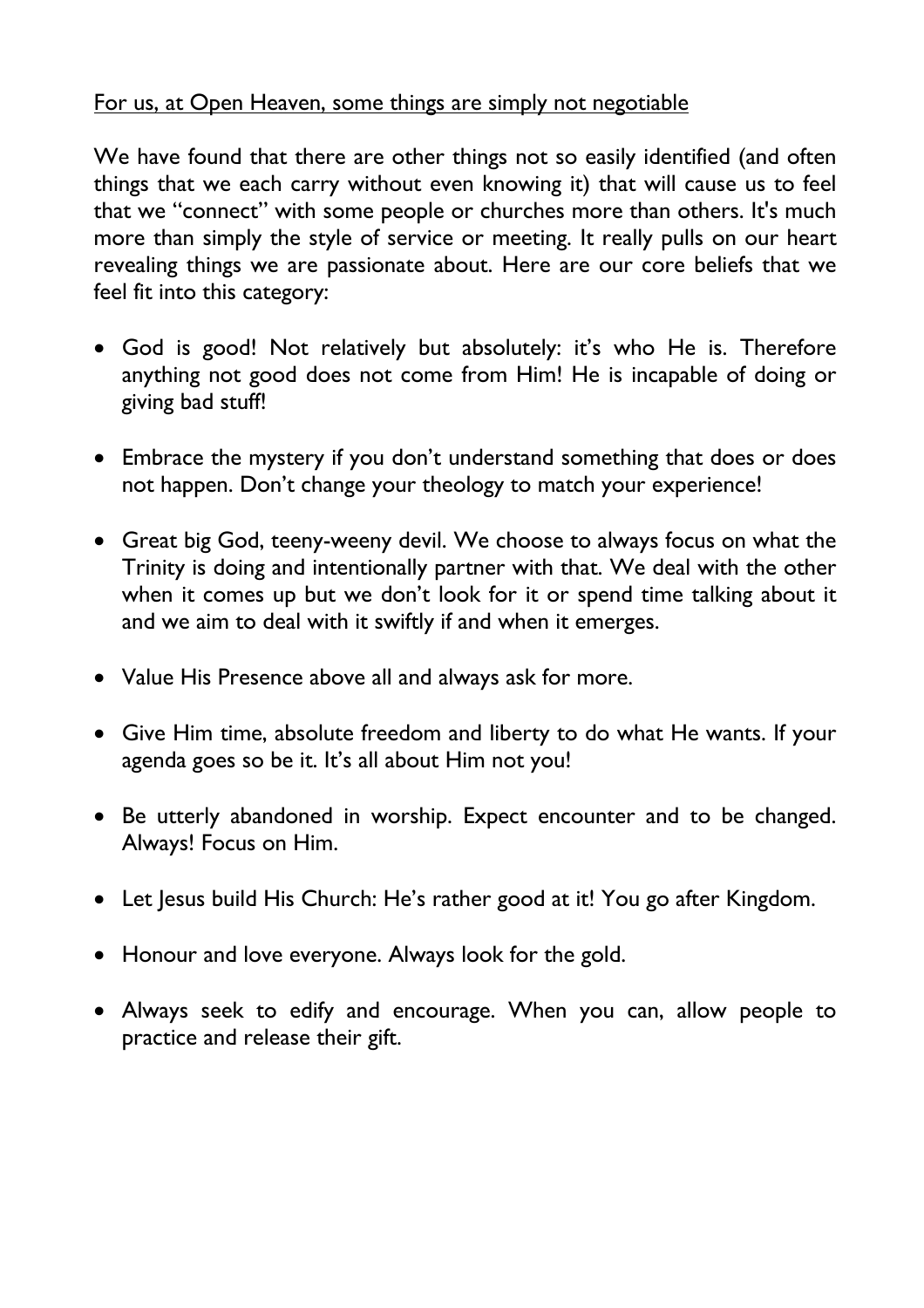# The Ladder Rungs themselves

So; onto the ladder rungs themselves. Note: we are climbing from the bottom up like you climb a ladder!

# 1. Safe place

One of the many surprising things God did as we started was to make Open Heaven a safe place for everyone who comes along. We never set out to do this: but it's definitely one of the supernatural things that God has done! It definitely continues to this day. We provide a "covering" (please try to see covering like an umbrella keeping the unhelpful elements away from us rather than as any kind of controlling, hierarchical or legalistic structure) for all those who want it. This provides a place for us to practice loving each other well and even make mistakes without it mattering! We will always ask you to respect this in any Gathering.

On another occasion we will cover guidelines about the prophetic and prayer ministry which we have found essential, but for now, what we do ask is that if you feel you have a word for someone, or for the gathering itself, please run it past one of us first; and if you have a personal word for an individual, please take one of us with you. It helps keep things safe and everyone accountable in some way. We have witnessed the good, the bad, and the ugly in this kind of ministry and we really want to ensure that it is good as far as we are able!

## 2. Love and Honour

Is a key attribute of Family and Community. It's what Jesus did and now does through us and one which we feel we need to intentionally practice too. Treating one another with honour and in love makes everyone feel special and important and we believe it is a key part of Kingdom culture which represents the new wineskin Papa wants to build.

We want to ensure that people are never left feeling discouraged so will actively look for ways to encourage one another, by "seeking out the gold" within each person. Everyone has gold in them, even if it doesn't appear that way initially. The challenge will be encouraging those who have hurt us or offended us in some way, but even those people have good things hidden in them and it's our goal to find it and bring it out. People will begin to glow and beam just like gold if we search for those hidden gems within them, and then they will begin to behave differently.

*Book: "Culture of Honour" – Danny Silk*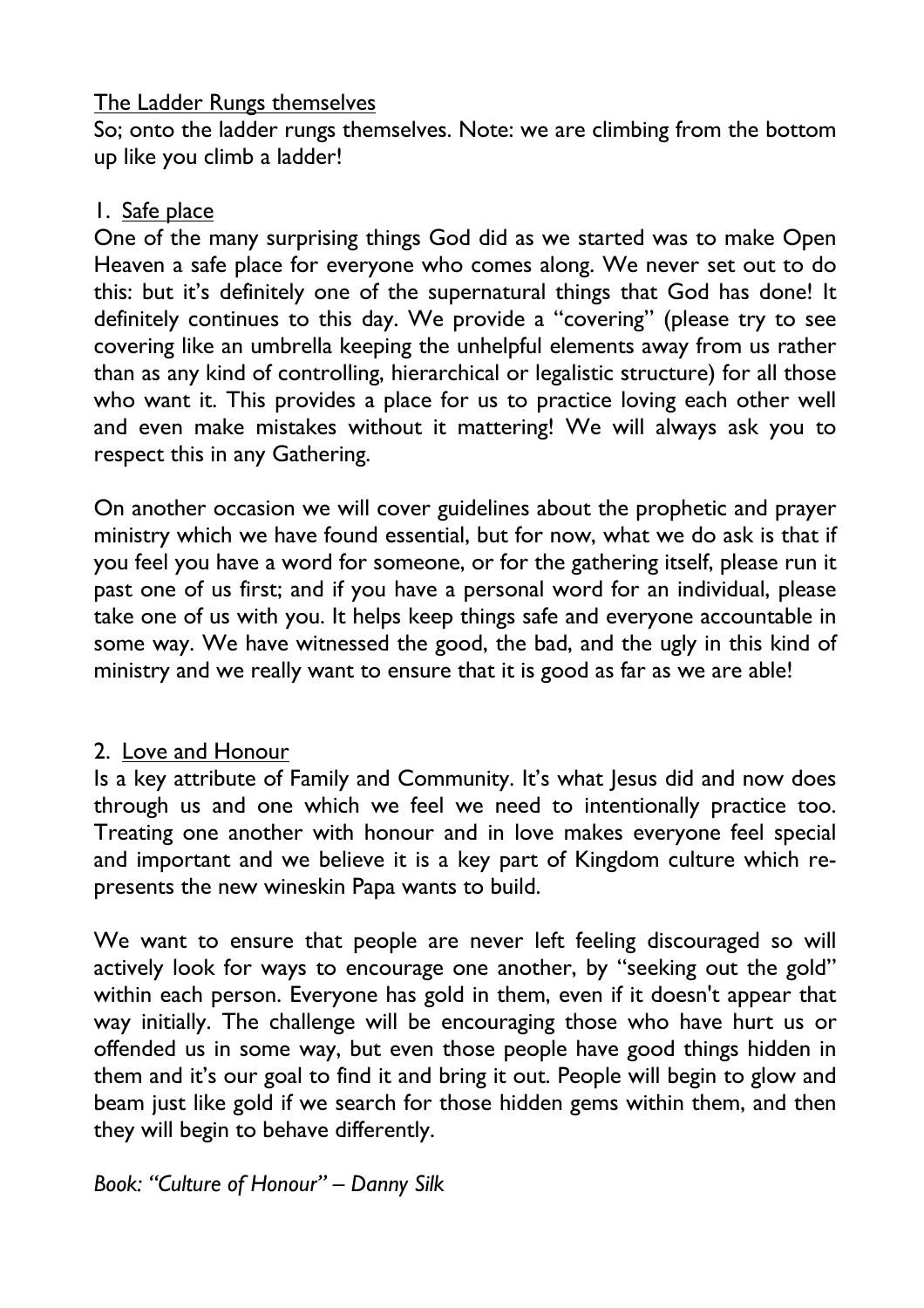# 3. Family

God has set the lonely in families (Ps. 68:6). We were not created or called to be alone. In the natural, family is how we bring up children and how we learn to relate to Grandparents, Mums and Dads, Brothers and Sisters, Sons and Daughters, friends and neighbours. God is relational and in the Trinity has given us a model of how to do family: each member of the Trinity are "in" the other always loving, honouring respecting and preferring the other: this gives us a great model to follow! Through Jesus we are now "in" this family too and we get to participate in this Divine dance particularly when we do family together. We appreciate that not all of us have a good idea of what family is or how it operates particularly if we come from a difficult background where family was not modelled well. But here we have a chance to help each other gain a proper understanding of family and begin to "do" it well.

# *Talk: "The power of community" – Banning Liebs*cher

## 4. Freedom and fun

We should be the most joyful people on the planet (OK we appreciate we sometimes are not!). But we do have the greatest good news to share and we believe we need to be joyful while we are doing it! After all, joy is  $1/3^{rd}$  of the Kingdom message (Rom 15:13: "Now may God, the inspiration and fountain of hope, fill you to overflowing with uncontainable joy and perfect peace as you trust in him" TPT). We are actually allowed to have fun and this can include all sorts of crazy things as well as deeply significant things such as eating together – food and drink was a big part of lesus ministry too. We try to do things that you don't always get to do in "traditional" church but which we feel are definitely part of the 3 F's (Family, Freedom and Fun!).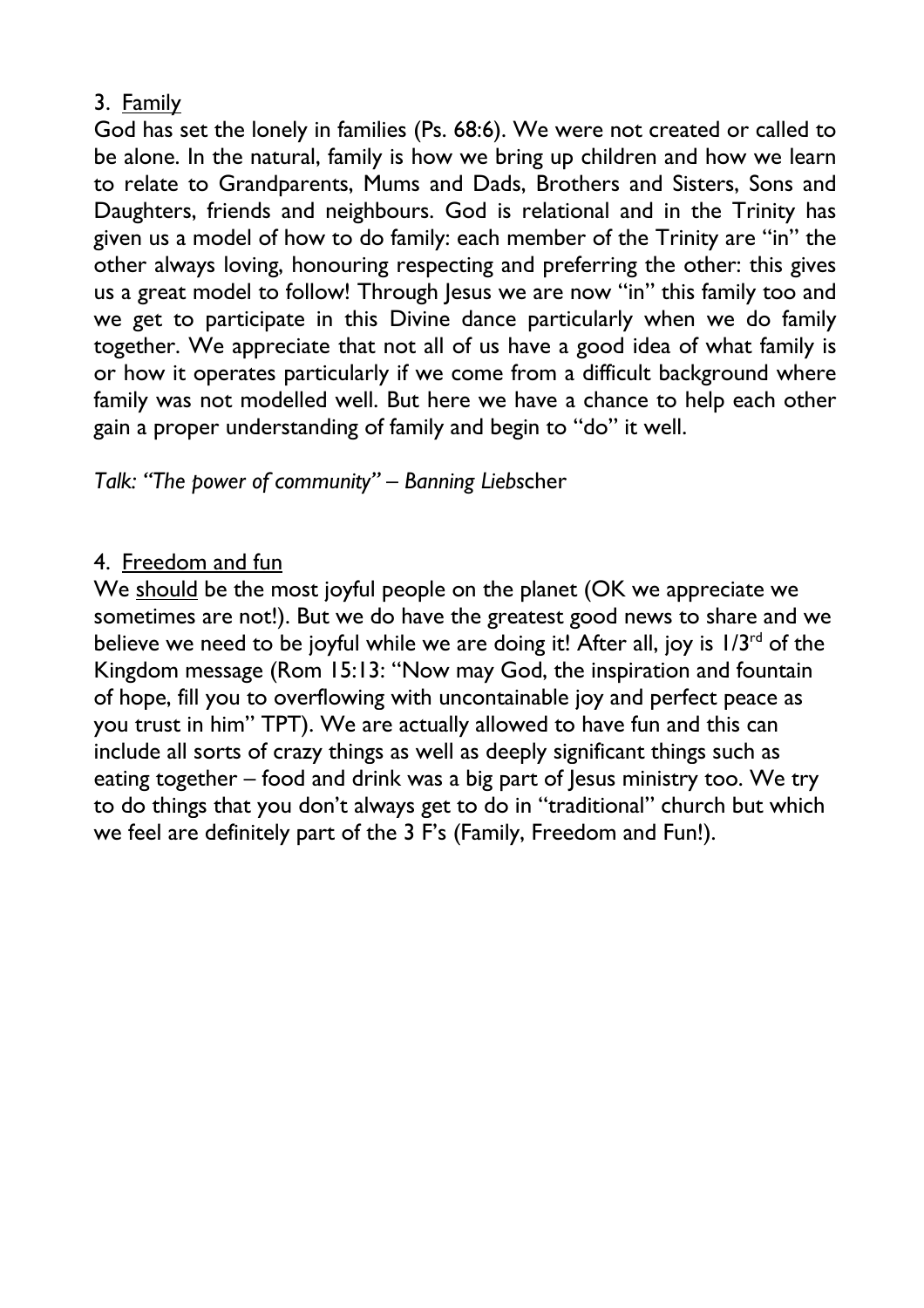## 5. Renewed thinking

We take very seriously the messages based around Rom 12:2 and believe they are key to helping transform our thoughts and belief systems about ourselves, our relationships and especially about God. A key part of this for us is discipleship and equipping programmes such as Firestarters and Foundational Cultures. These give us the "bedrock" if you will for what we believe and this will in turn influence and impact on our actions as we look to make a difference for the Kingdom of God. Much of our teaching and understanding has been informed by Bethel and particularly by Steve and Wendy Backlund who remain dear friends of this house.

We can teach on this but it also needs revelation by Holy Spirit along with some self-discipline to really change the way we think. In Romans 12:2 Paul tells us to "Let God transform you into a new person by changing the way you think". It is a supernatural work of God but we have the choice to co-labour with Him or not. We need to learn to live on earth but with heavenly mindsets, thereby bringing Heaven to Earth.

*Book: Supernatural Power of Transformed Mind – Bill Johnson & Kris Vallotton Talks: Relentless Mind Renewal – Steve & Wendy Backlund*

# 6. Sons and daughters

We've already touched on the identity piece but it's vital we know Who we are and Whose we are before we know what we are called to do and can do! Much of our discipleship has been aimed at teaching and reinforcing this message and also things such as our Life Transformation inner healing ministry help us to shake off past wounds, lies, strongholds and belief patterns and start to breakthrough to be the children Papa God has called us to be!

*Talk: Receive Your Upgrade - Leif Hetland*

## 7. Miracles, signs and wonders

Jesus walked the earth and demonstrated signs, wonders and miracles, but it was not just something that He did in the Bible! It was a demonstration of the Power of God that is available to all who believe. We are called to Re-Present Jesus, which means we are called to be like Him and that includes doing all that He did: Jesus is perfect theology (He re-presents the Father perfectly). The Bible tells us that we have been given the same power and authority that Jesus has to perform signs, wonders and miracles.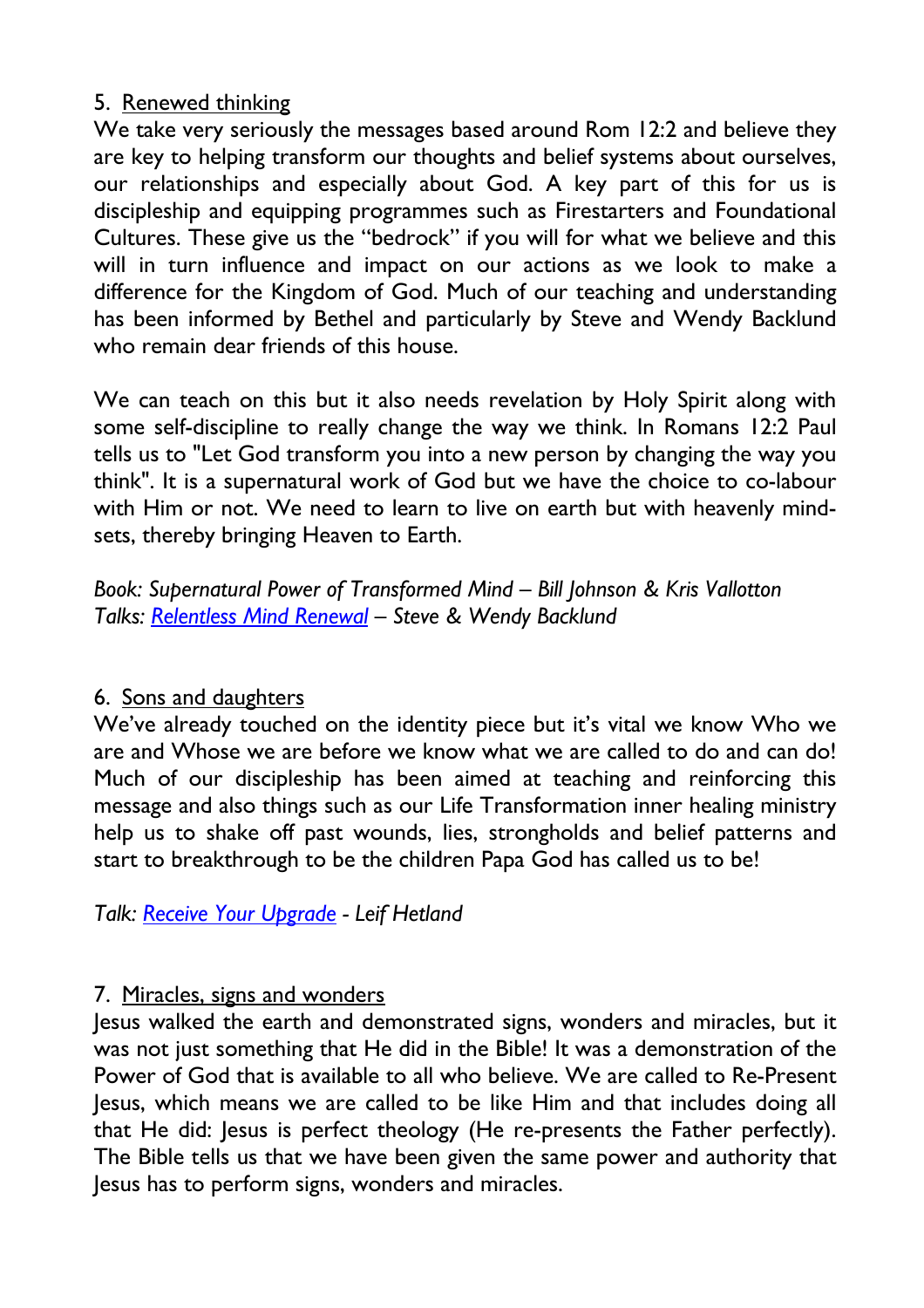## 8. Heaven to earth

As we engage in the previous elements of our DNA, we will automatically begin to pull Heaven to Earth – it's about His world invading ours! Sometimes we need to be intentional about doing this and remembering the power and authority we have as well as all we have access to in Heaven.

*There are three books that will help enormously in understanding this and they are:*

- *The Supernatural Power of the Transformed Mind – Bill and Kris*
- *When Heaven Invades Earth – Bill Johnson*
- *Victorious Mindsets – Steve Backlund*

Then as we said we need Holy Spirit to begin the process of re-wiring our brains so that we begin to think in new ways that are Kingdom based.

## 9. Hosting the Presence

This will always be our number one focus, as we know that when we do this in a way that pleases Father, He will come and change lives. We will continue to teach and model this to the best of our abilities, but our heart is that everyone who is connected with OH will also 'catch' this for themselves as being the number one priority in our lives as Christians. We have consistently seen lives changed over the last 10 years as we regularly encounter and enjoy God's Presence together in various times and places. It's very surprising how God does this as we seemingly do simple (or even crazily daft) things together but it's true nonetheless! His Presence is always wonderful, always varied, always surprising and we continue to put this at the top of our ladder/DNA!

Actually I believe that as we do the rest of the things on the ladder rungs, as we climb the ladder if you will, this will happen almost without us realising! Not that we should ever be complacent about His Presence, far from it, but it will become a natural part of who we are and what we do!

*Talk/Book: Hosting the Presence – Bill Johnson*